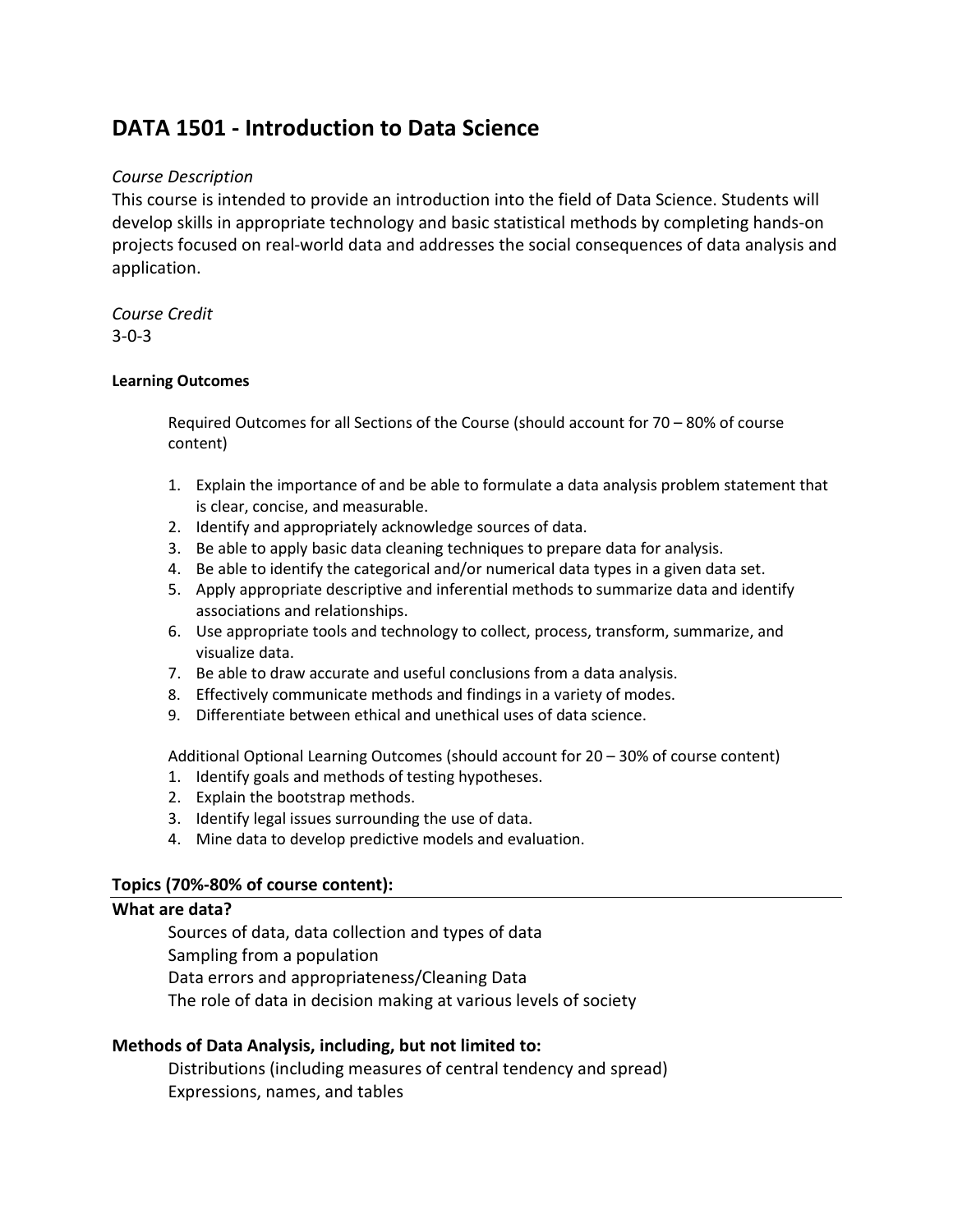Joins Arrays Functions Modeling/mining the data

#### **Using Computational Tools and Statistical Techniques for basic data manipulation**

# **Interpreting results of the data analysis/Data Interpretation, possibly including, but not limited to the following:**

**Correlation** Chance Decisions and error probabilities Classification Confidence intervals **Simulations** Empirical, Categorical, and Numerical Distributions Assessing Models

#### **Communicate data-driven insights in multiple media modes**

Data visualization - (including graphs, charts, and histograms - univariate qualitative, univariate quantitative, bivariate) Communication of the Data Science Findings and What It Means Converting data into actionable information and the role of data in decision making at various levels of society

#### **Ethical Aspects of Data Science**

Accuracy Misrepresentation Privacy **Security** 

#### **Additional topics (20%-30% of course content):**

A/B Testing Experiments Hypothesis testing Regression/Least squares Prediction intervals Inference for the true slope Bootstrap Bagging Clustering Frequent Patterns (Shopping Basket Analysis) Information Retrieval Anomaly Detection